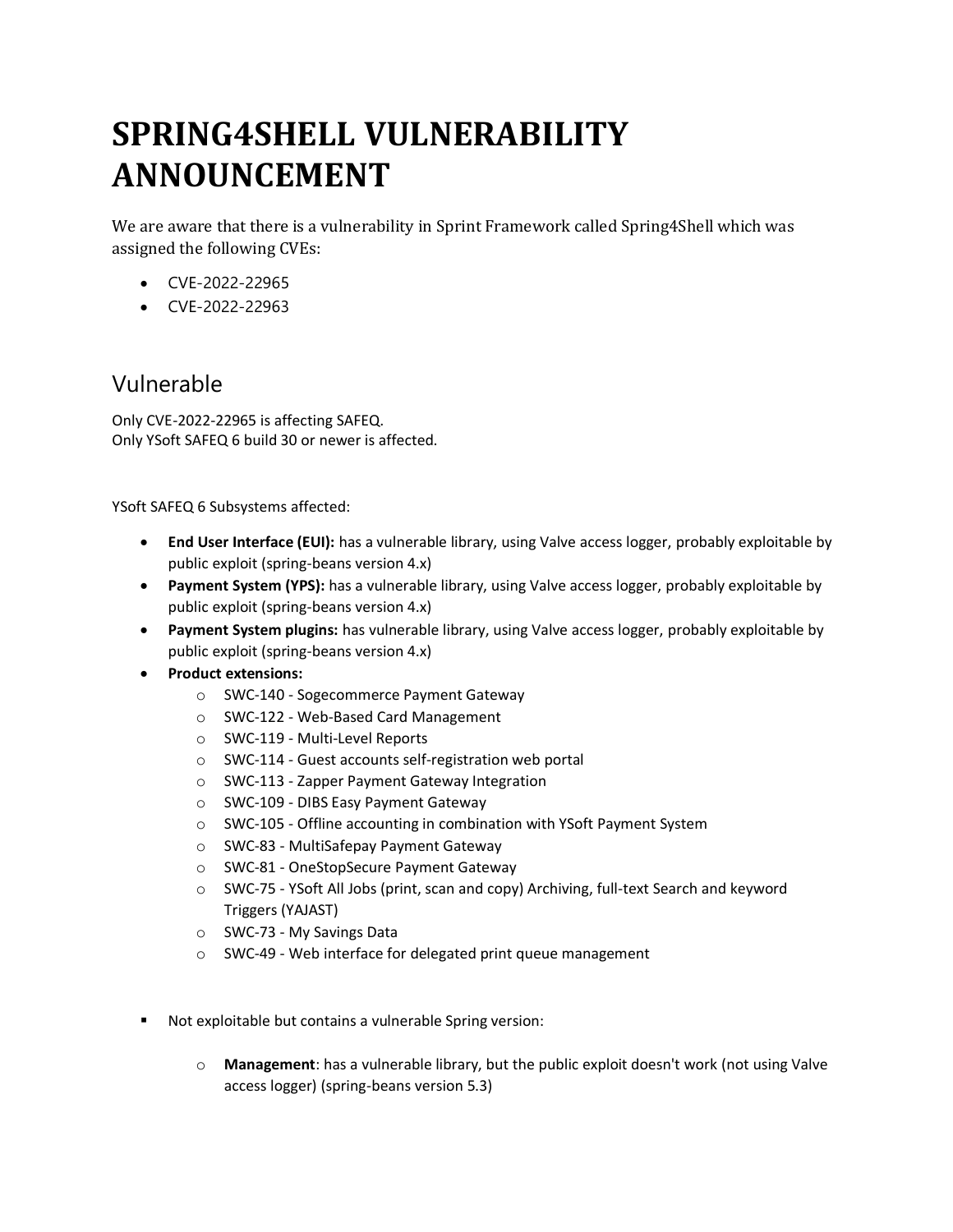o **Infrastructure Management Service (IMS 1.4):** has a vulnerable library, but the public exploit doesn't work (not using Valve access logger) (spring-beans version 4.x)

### Not Vulnerable

- YSoft SAFEQ 6 Build 67 or newer
- YSoft SAFEQ 6 Build 29 or older
- SAFEQ Cloud (fixed under standard emergency release process by April 8, 2022)
- YSoft SAFEQ 5
- YSoft SAFEQ 4
- YSoft SAFEQ Mobile Integration Gateway
- YSoft SAFEQ Mobile Print Server
- YSoft SAFEQ Client (SAFEQ 5 client)
- YSoft SAFEQ Client v3
- FlexiSpooler
- Mobile terminal
- YSoft SAFEQ Embedded Terminals
- Local Monitor
- YSoft Card Reader Tool (and usbrtool.exe)
- YSoft IPP testing tool
- Data Protection Tool included in SAFEQ 6 (all versions)
- YSoft BE3D™ DeeControl 2

# Resolution

- 1. Apply a patch
	- o Download the SpringPatcher tool and follow README document that is included in the same archive.
	- o *Note: SpringPatcher restarts Payment System (YPS), this will cause temporary unavailability and can interrupt some printing/copying/scanning operations in the environment where this component is utilized (e.g., for prepaid accounts or quotas).*
	- o *Latest version:* v14 (released 08 Apr 2022)
	- o *Download link:* [bit.ly/3DSEbLi](https://bit.ly/3DSEbLi)
- 2. Update product extensions
	- Note: All the vulnerable extensions were fixed. The versions listed below already contain the fix. Note: If the extension is not publicly available on Partner Portal, kindly contact your Regional Sales Manager in order to obtain its new version.
		- o SWC-140 Sogecommerce Payment Gateway (v1.2)
		- o SWC-122 Web-Based Card Management (v1.2)
		- o SWC-119 Multi-Level Reports (v1.11)
		- o SWC-114 Guest accounts self-registration web portal (v1.17)